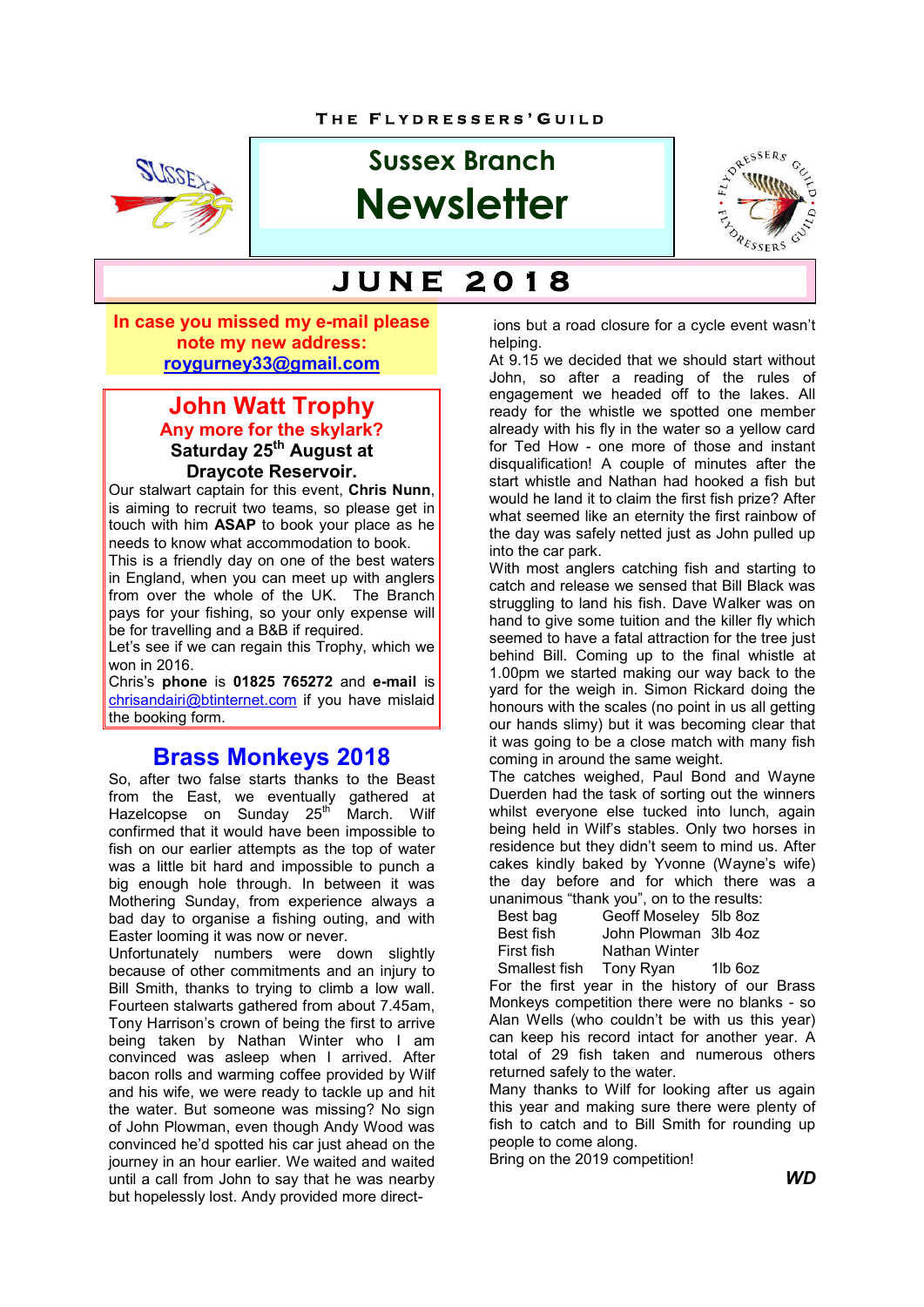*This is the first of a series from our own Alan Middleton:* 

## **IT'S ON MY BUCKET LIST**

Many of the clients I see on the River Test have come to the UK to achieve their dream of catching a brown trout on an English chalk stream. It is up to the ghillie to see that they fulfil this ambition, and so it was on one fine day in May a few years ago.

I was booked to meet up with a client and his wife who had come to this part of England to do such a thing. They were one of many Americans whom we see on a regular basis; Tom was a recently retired cattle rancher from Texas where, I was told, everything is BIG. Tom had a ranch in the heart of Texas which seemed to be larger than England, with goodness knows how many cattle on it. He had given up the ranching business after some 40 years and had bought a small place in Montana, which still seemed bigger than the county of Hampshire.

Both Tom and his wife Mildred were wonderful people, just like many of the people we meet from across the pond. They were warm, friendly, and genuinely interested in everything English. This visit to Europe was their first and it would be four weeks packed to the limits and their

itinerary had all the hallmarks of a commando course. If it was Thursday it must be France as on Friday we were "doing ", Italy. By the time I met them they had already "done" half a dozen countries, commenting on how small some countries were. Scotland for instance was done in one day and they seemed to have seen most of it!

So, to the here and now; we were after the famous brown trout on the even more famous River Test. Obviously we only had one day as they were off to Stonehenge and goodness knows where the following day. Both marvelled at the countryside; they had never seen so many "greens" in all their life. Apparently, the scenery in Texas is brown, big, but brown.

I met the couple at the small lodge beside the river, which was something of a revelation to them. The lodge had "history". When the owners of the estate were in residence, so the story goes, and the fish were rising, the river keeper would light the fire in the lodge so that the owner could see the plume of smoke rising from the chimney. This was the signal for an evening's fishing - it was simple; no smoke, no fish rising and so no fishing.

Once the formalities of the introductions were completed I gave Tom a brief history of the estate and the beat we were allocated. This beat was a long one, extending some one and a half miles of single bank fishing. The river was about twenty feet wide, clear, and about two feet deep for the most part. As the beat was longer than the norm, there were stretches which could not be easily fished due to overhanging trees and other obstructions. This would entail considerable walking, but the banks were fairly level and did not pose any immediate threat.

 As we left the sanctuary of the lodge, Tom commented that the beat seemed to be a considerable length, longer than he was expecting. I explained that each beat should be long enough to accommodate two anglers for the day whereby they could both fish without one interfering with the other. On this day we had the beat to ourselves, and as Mildred did not fish and only wanted to sit by the river and read her e-book, we would have plenty of river to explore.

Once we had set off it became obvious why Tom was concerned regarding the length of the beat. His walking was slow and laboured. He then informed me that he had recently had a hip replacement operation following a horse riding accident. I said not to be too concerned as we could fish the bottom half of the beat before lunch and I could drive the car to the midway point to meet him and take him to the pub where we had arranged to have our meal. After lunch I would return him to the half way mark, we would fish the upper half and I would rendezvous with him at the upper boundary limit at the end of our day. This would limit the amount of walking he would have to do. As we continued our journey to the river Tom frequently stopped to rest and it transpired that Tom had undergone major heart surgery some years previously following a major heart attack. So we took our time and stopped several times to take in the view. Tom apologised for the slowness of our progress and explained that after smoking sixty cigarettes a day for forty years he had been diagnosed with emphysema and this had restricted his movements for a few years.

So, there we have it; we are here to catch the elusive brown trout, we have a mile and a half of river to cover, plenty of rough terrain walking, we have no lungs, no heart and no hips; a bit of a challenge you might say! He informed me that his fishing experience was limited but he had fished on an off for over twenty years; not all fly fishing but mostly bass fishing with spinners and plugs. All we had to do was get the fly on to the water in the right place and I was confident the trout would do the rest.

What he did not tell me was that he had the onset of Parkinson's disease which made a slack line cast a piece of cake, but the direction of the fly was not immediately obvious and sometimes a slight correction was required. Whilst Mildred was oblivious to the challenges that we had set ourselves, reading one of the many novels she had in her tablet, we battled the river, trees, breeze and disabilities as best we could.

 Nevertheless, we triumphed after a couple of hours of fruitless casting; the prize was there to see in the landing net. Not the biggest fish in the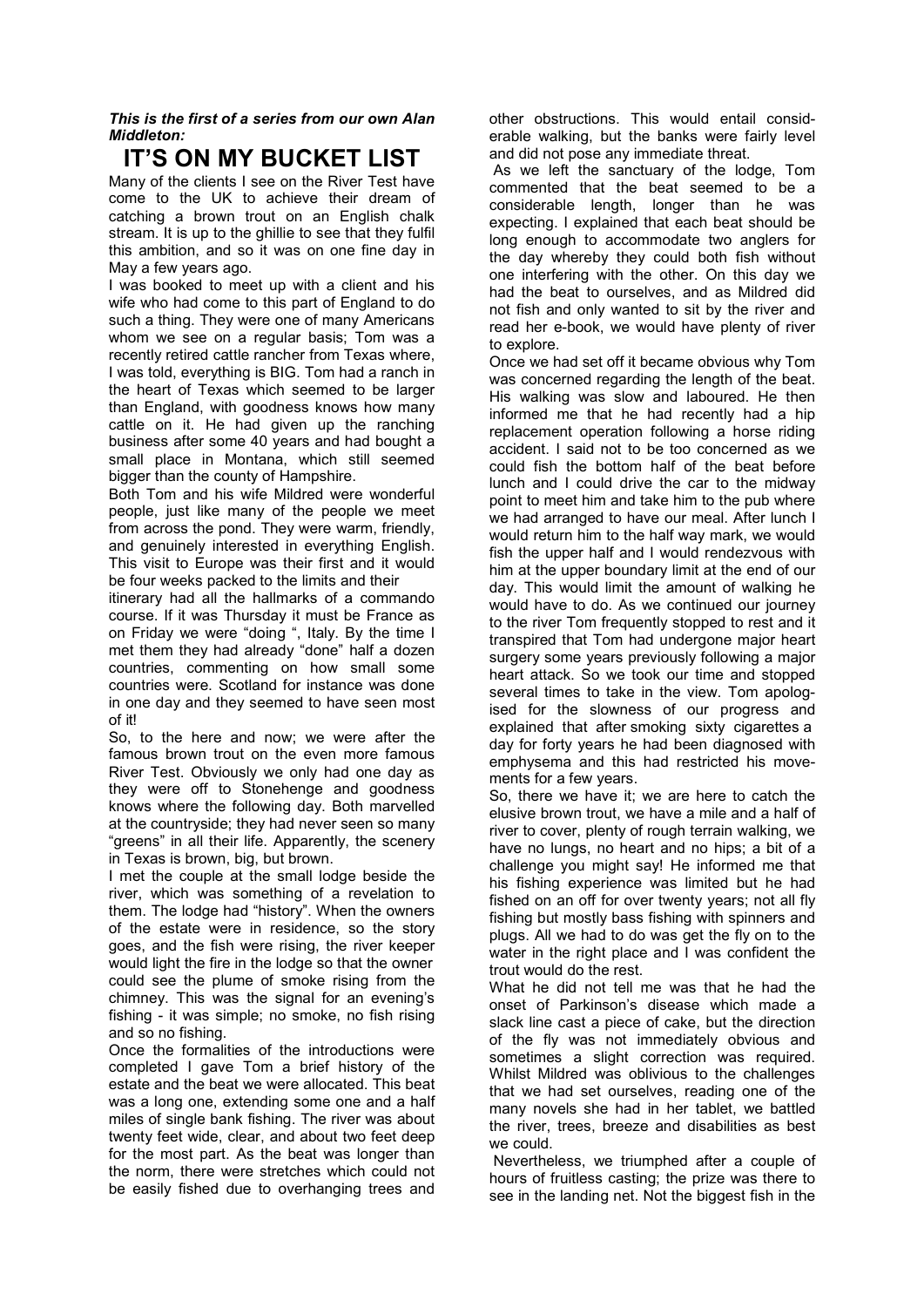river, but at 3 lb well worthy of the countless pictures taken of it before we sent it back on its merry way. For me. I just breathed a sigh of relief and thanked the gods for a wonderful day.

 I do not know what else was on Tom's bucket list but I hope his guide and helpers had as rewarding time as I had with him.

#### **Alan Middleton**

## *Chairman's Chat*

Screw pumps – what have they to do with Fly Tying ? Fly tying is for fishing - the screw pump shown is "fish friendly" and is used in many land drainage projects; there is one on Pevensey Levels. The revolving screw raises water (and weed and fish) to drain low lying areas with minimal maintenance.

Incidentally, when sited at a weir in a river, the water flows in the top and causes the screw to rotate (the other way) and, instead of an electric motor, there is a generator mounted on the shaft to produce "clean electricity". This is the usual type of hydro power used in place of more conventional turbines. This arrangement will also pass fish downstream. The system is based on the principal of the Archimedean Screw named after the inventor thousands of years ago.



So, what has this to do with fish? Well surprise, surprise, land drainage pumps obstruct the upstream passage of migratory and other fish species, usually salmonids, elvers & lampreys. It is a matter of opinion if migratory fish should be encouraged to enter what are basically land drainage channels - many with no spawning gravel.

Anyway, the photo below shows a typical land drainage pumping station maintaining low water levels upstream to prevent flooding and improve agricultural yield to allow cereal and other crops to be grown and thereby increase gross margin (profit) from the land.

The pumping station shown also has a tidal sluice with a tidal flap to provide gravity drainage when water levels allow i.e. low tide.



The problem is that there are many problems. 1. Obviously, the water level upstream of the pump is lower that the water downstream in the tidal river, otherwise a pump would not be necessary. So a fish pass would not operate by gravity as fish would be swimming downwards (when the tide is in) instead of upstream.

2. In this case the Client wants a bypass channel which is OK, but incoming tidal flow would bypass the pumping station, erode the banks and cause a major flood. Once flooded by salt water, land takes years to recover, not to mention cattle drowning and dying through drinking salt water (see the 1953 flood on the East Coast).

3. Given the changing tidal levels downstream and fluctuation water levels upstream, the differential head (difference in water level) is constantly changing.

4. Land Drainage pumps operate on cheap electricity, i.e. off peak, so the pump controls contain time limiting and day limiting facilities, together with an override for the higher water levels upstream. This will cause more complex water levels.

So we can produce a complicated graph of changing water levels incorporating the problems shown above.

I now have a month to scratch my head and hopefully identify options for the Client's consideration. I hope I get inspiration soon !

*Tony W*

## **Eastbourne Edged Out**

A very warm and sunny Sunday didn't seem to augur well for fishing prospects as we gathered at Arlington for our annual pairs boat competition against Eastbourne Fly Fishers on May  $6<sup>th</sup>$ 

However, we were to be pleasantly surprised by the quality of the fishing with over 100 fish caught at a rod average of over 5 and 200 lb plus of trout! The day started marvellously with tea and wonderful bacon rolls supplied by our opposition and after car park tactical discussions and a clarification about regulations at the lodge, we ambled down to the boat dock to get onto the water by about 9.10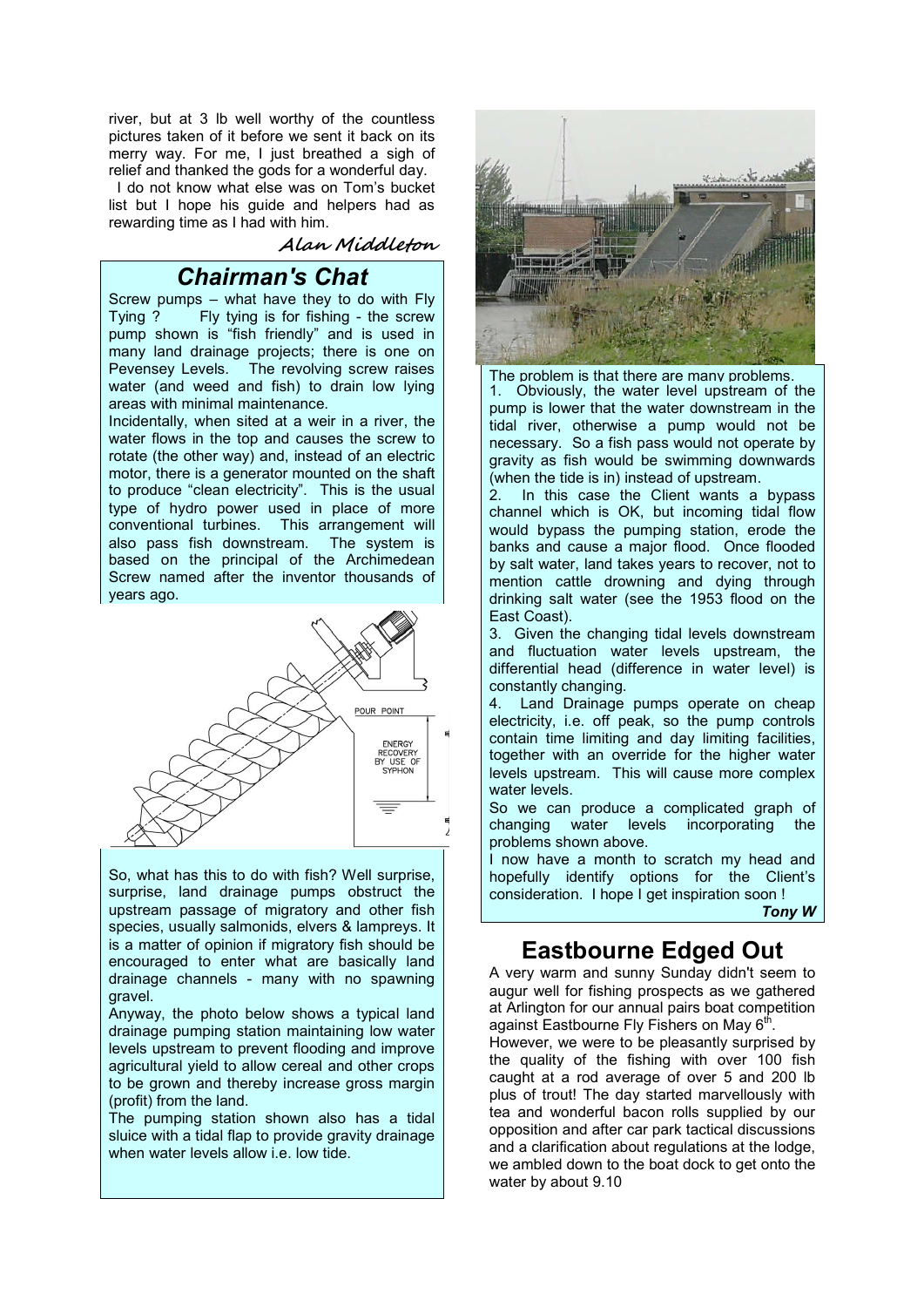

Boats seemed to scatter to all corners of the reservoir, most choosing to fish fairly close to the banks, some anchoring, some drifting in the light breeze. My boat partner Neil and I chose the latter tactic, which with a combination of sinking and sink tip lines soon seemed to reap dividends. By about 1.30 Neil had his six bag in the boat and I had crept up to 5. No worries then! Of course, getting that last one took till about 3.25 and involved AW hooking and losing 4 fish - but we got there.

Others had faired even better with Messrs Wood and Winters (sounds like a music hall double act) putting their feet up at the lodge by 2.00 pm & Ray Love bagging up by 11.30. Meanwhile Ray Burt was specialising in catching tiddlers, closely followed in this vein by myself and several others in the FDG cohorts.

This meant that at close of play, although we had caught several more fish than EFFC, the weight was a closely run thing, with us having about 107 lb 8oz to their 99 lb 15 oz.

Eastbourne's weight was much boosted by the best fish of 5 lb 1 oz caught by the youngest member of either team, David Carden, on his final cast - which delighted his boat partner, dad Mike Carden, no end!



However, we did achieve the best bag through Andy Wood's 13 lb 5 oz.



After weigh in and prize giving, there was a raffle in aid of Prostate Cancer charity which raised over £100 a very commendable effort to round off a great day's fishing.

*AGW*

### **T I P S F O R T O O L S A N D M A T E R I A L S** *from Alan Middleton*

There is not much new in the world of fly tying but sometimes a little innovation can make a bit of a difference.

The usual problem with hackle pliers is that they allow the hackle to slip just at the wrong time and the whole thing unwinds and leaves a tangle of feather around the shank of he hook. After uttering a few oaths the only answer is to start again with a new hackle feather.

One solution to the problem is to use some fine sandpaper to ensure the grip is secure. The idea was perfected by Barry Ord Clarke.

The modification is fairly simple to perform and does make an improvement. The procedure is as follows

- 1. Cut two pieces of fine sandpaper about 1 cm square
- 2. Apply a drop of super glue to the inside of one of the grips of the hackle pliers
- 3. Place one piece of sandpaper gluing the paper side to the pliers
- 4. Repeat the procedure with the other grip
- 5. Keep the hackle pliers open and place a piece of sponge in between the grips.
- 6. Allow the glue to set
- 7. Remove the sponge
- 8. Trim the sandpaper to the shape of the grips.

The difference can be dramatic.

Another simple technique involves peacock herl. The standard procedure to remove the fibres from the herl was to use at the back of a sharp knife or a piece of rubber. Both of these techniques are fraught with danger and damage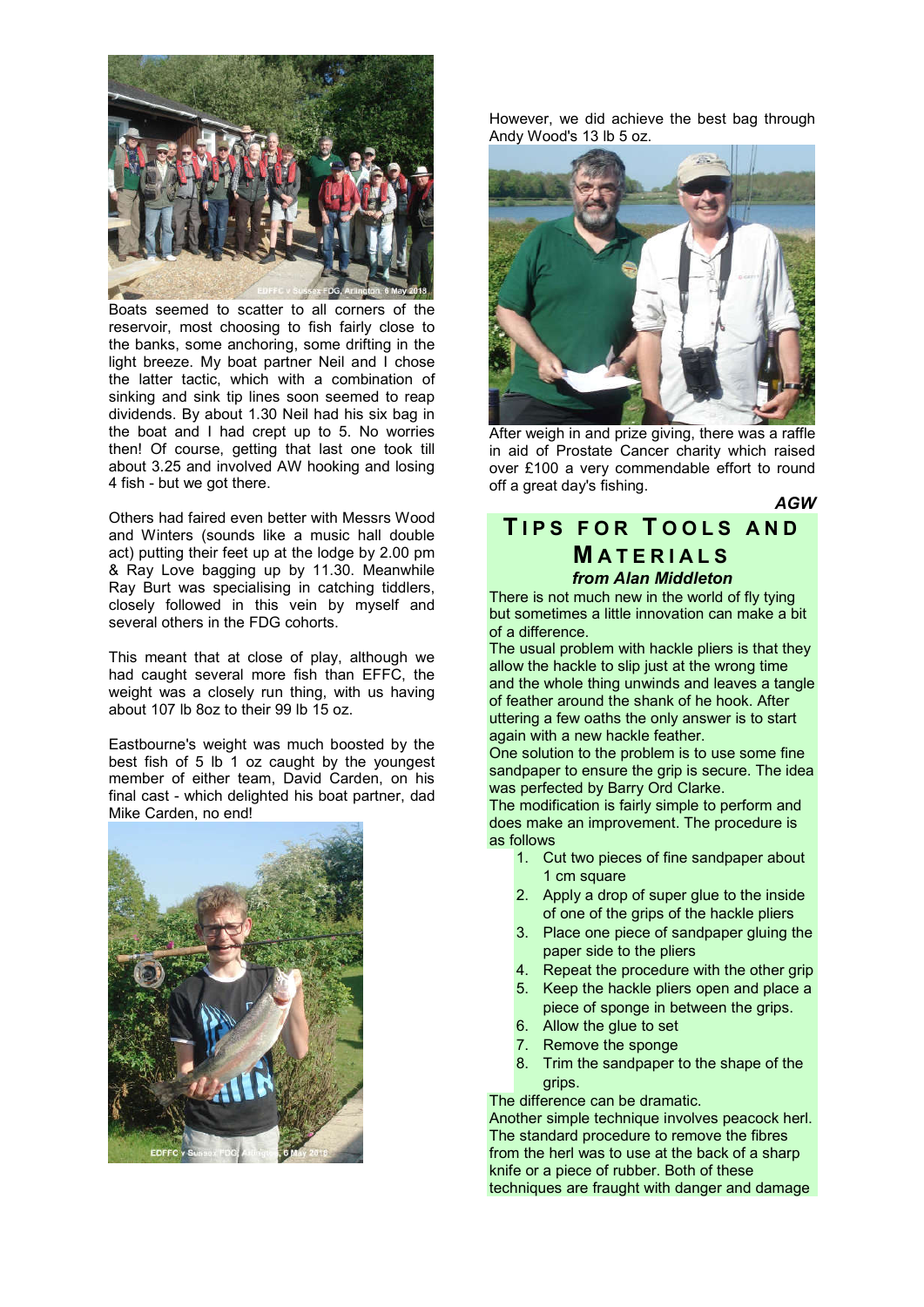to the herl is very common. Depilatory cream can be used but this tends to produce a very fragile herl as the chemical seems to reduce the strength of the herl.

The renowned fly tyer Marvin Nolte demonstrated the following technique at the recent BFFI

An alternative procedure is to use candle wax.

- 1. Take a small shallow dish
- 2. Melt a section of candle wax in the dish
- 3. Keep the wax molten
- 4. Dip the peacock fibres in the wax
- 5. Immerse for only a few minutes
- 6. Remove the feathers from the wax and allow to set
- 7. Run your thumb along the fibre which will remove the fibres and leave the herl intact
- 8. Wipe the herl with a soft cloth

It seems that the action of the wax seems to keep the herl supple. Store the stripped herl in a plastic bag

## *Chairman's Day*

On the 29th April at about 8.30 am 12 members turned up at Moorhen Trout Fishery in Hampshire and commenced to tackle up with one hand and eating a bacon roll with the other. The forecast was for heavy rain later in the day which fortunately held off until we finished fishing. What did turn up with biting cold wind, which was not a good start. As usual Wendy and Co made us very welcome and the coffee and rolls flowed all day.

The water was very clear and fish were showing on the top with some fins breaking the surface. Most of us were soon into fish (yes, and me) which were very hard fighting and very good condition, most in the two to three pound range.

We adopted a routine of moving when a fish was taken, which ensured that all had a chance in "hot spots". Many takes did not result in hook ups, which I could not understand.

It was a pleasure to see the two new Newfoundland pups which made themselves at home and entertained us, when they were not begging for sandwiches !

Members were invited on the basis of their help for the Branch over the year. Without their support the Branch would literally not be able to operate and I am **very** grateful for their support throughout the year. So can you see your chance, help out and you could be invited down to Moorhen next year?

Moorhen is the best trout fishery that I know, having visited many in my fishing and business life. You can expect an exciting day's fishing and the full support and help of the Staff – not to mention the pups !

I have shown below a random selection of photographs provided by Bill Black; most Members achieved their bag limit and had a thoroughly enjoyable day's sport.

*Tony W*



*Those anglers are a darned nuisance!*



*Paul Bond and Dave Walker*



*The Chairman takes a break*